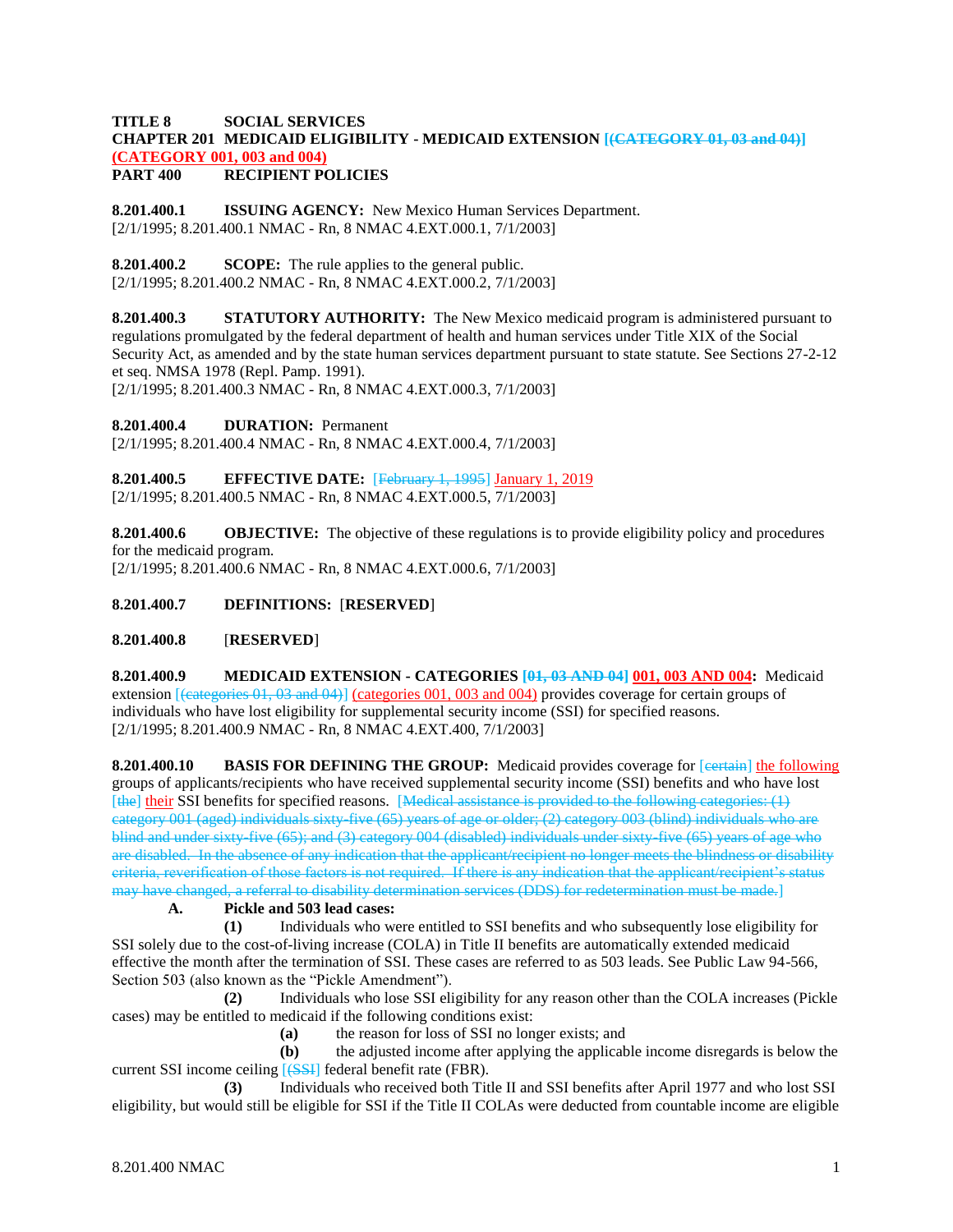for medicaid extension. See Lynch V. Rank, 747 F.2d. 528 (9th Cir. 1984). These individuals must meet the requirements for SSI eligibility after the Title II COLAs are deducted.

**(a)** To determine the countable Title II income, deduct the Title II COLAs received after the last SSI eligibility period using the FBR table [are] compared with the current SSI income ceiling. See 8.200.520 NMAC, Income Standards.

**(b)** The social security administration (SSA) office identifies applicants/recipients as "Pickle" or "503 lead" cases and the human services department (HSD) disseminates this information to the appropriate income support division (ISD) office. The [income support specialist (ISS)] income support division (ISD) worker approves the case effective the month after the SSI termination.

**(c)** After identification as a 503 lead or a Pickle case, the SSA office generates a notice to individuals advising them of their right to apply for medicaid.

### **B. Early widow(er)s:**

**(1)** Widow(er)s between [sixty (60) and sixty-four (64)] 60 and 64 years of age, who meet the following requirements are eligible for medicaid extension, (Public Law 100-203, which amended Section 1634D of the Social Security Act):

**(a)** current Title II recipients who were entitled to and received SSI benefits;

**(b)** subsequently lost eligibility for SSI due to initial receipt of, or increase in, early widow's or widower's benefits; and

**(c)** are not entitled to medicare part A, hospital insurance.

**(2)** Medicaid coverage is extended until an applicant/recipient either becomes eligible for the hospital insurance under medicare part A or reaches  $[\frac{\text{sixty}}{\text{five}}(\frac{65}{6})]$  65 years of age, whichever is earlier.

**(3)** The [ISS] ISD worker disregards a Title II widow(er)'s benefit for the purpose of determining eligibility.

### **C. Child insurance benefits:**

**(1)** Individuals who lose SSI eligibility after July 1, 1987 as a result of entitlement to or receipt of an increase in Title II benefits for disabled adult children (DACs) are eligible for medicaid extension. [Public Law 99-643, Section 6].

**(2)** The SSA office identifies [disabled adult children (DAC)] DACs systematically and HSD alerts the appropriate [county ISD] ISD office to approve the case effective the month after the SSI termination.

**(a)** Title II DAC benefit is disregarded in determining eligibility.

**(b)** Title II benefits are awarded from the account(s) of the individual's parent(s) and, in most instances, can be identified by a claim suffix of "C" following the claim number;

# **D. Disabled widow(er)s and disabled surviving divorced spouses:**

**(1)** Disabled widow(er)s and disabled surviving divorced spouses who lost SSI on or after January 1, 1991 due to receipt of Title II benefits resulting from the liberalization of the definition of disability. See Section 503 of OBRA 1990. To qualify for medicaid, these applicant/recipients must meet all of the following conditions:

**(a)** received SSI for the month prior to the month in which they began receiving the

Title II benefits;

**(b)** would continue to be eligible for SSI if the amount of the Title II benefit were not counted as income; and

**(c)** are not entitled to medicare part A.

**(2)** These applicants/recipients lose eligibility for medicaid extension when they become entitled to medicare part A.

**E. Nonpayment SSI status (E01):** Non-institutionalized SSI recipients who lose SSI eligibility due to initial receipt of Title II benefits in an amount exactly equal to the current income ceiling of the SSI program are eligible for medicaid extension ("E01" pay status); medicaid can cover non-institutionalized individuals with a nonpayment SSI status. The **[ISS] ISD worker** must verify that the following standards are met:

**(1)** individual does not reside in an institution. Individuals who appear on the computer system (SDX) in payment status "E01" with living arrangement (LA) code "D" are not eligible for medicaid extension. These individuals lost SSI eligibility because they became institutionalized and their remaining income exceeds the [thirty dollar (\$30)] \$30 SSI FBR for institutionalized individuals. The [ISS] ISD worker must evaluate eligibility under institutional care medicaid categories 081, 083 or 084;

- **(2)** individual appears on the system with payment status code "E01" status;
- **(3)** individual has unearned income equal to the current SSI income ceiling; and

**(4)** individual's income comes from Title II benefits (source code "A" on the SDX).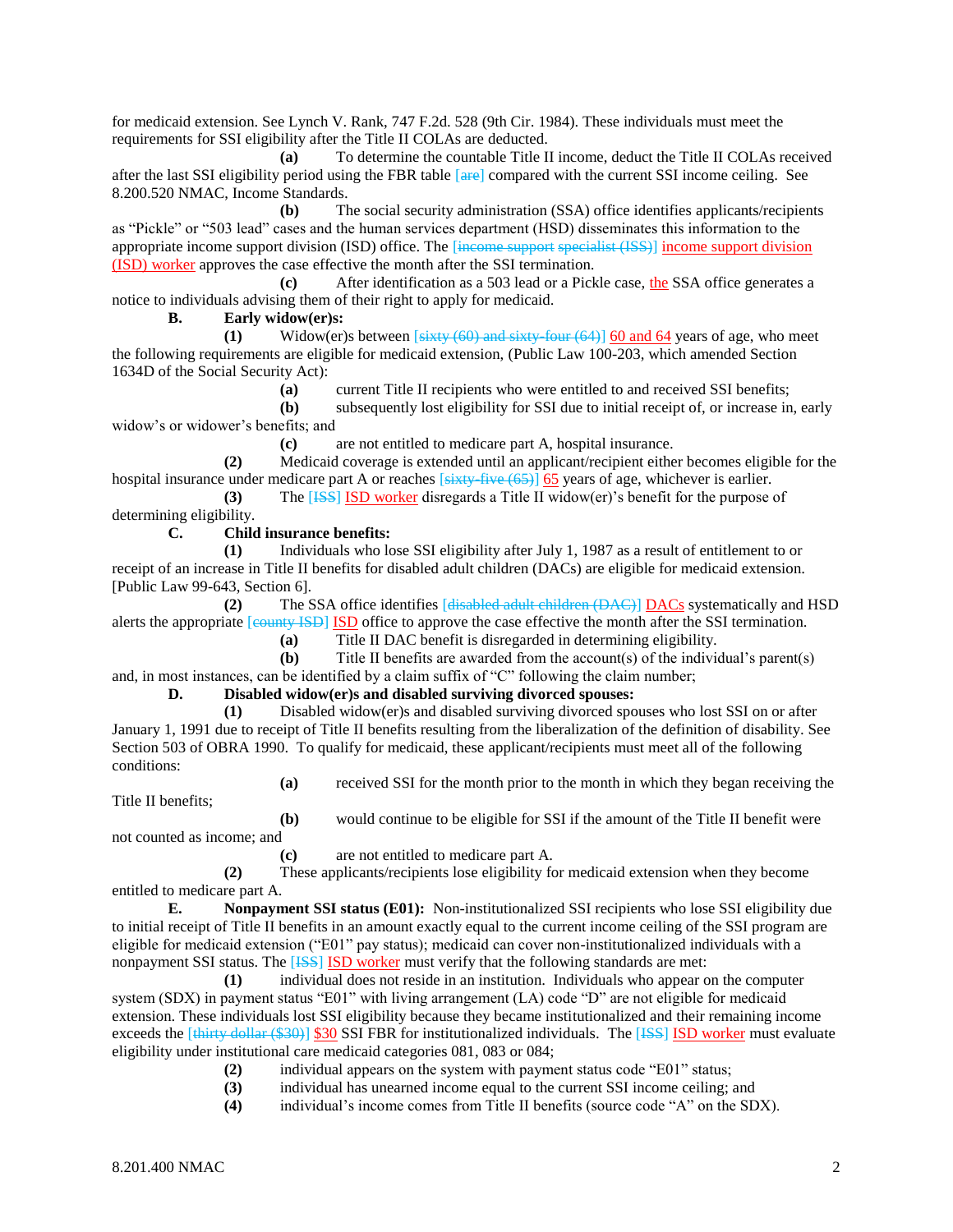**F. Revolving SSI payment status "ping-pongs":** Individuals whose payment status "ping-pongs" back and forth between E01 and C01 status are eligible for medicaid extension.

**(1)** Revolving SSI eligibility due to payment of medicare Part B premiums by medicaid: The SSI recipient starts to receive Title II benefits and is entitled to medicare. The recipient is then entitled to medicaid payment of the part B medicare premium. This results in a recalculation of the Title II benefits. The recalculated Title II benefit equals the exact amount of the SSI income ceiling (SSI [<del>federal benefit rate (FBR))]</del> FBR). SSI payment status changes to E01 and medicaid stops paying the Part B premium. Without medicaid payment of the Part B premium, the Title II and (SSI) benefits are recomputed and the individual is eligible for SSI payments (C01). The scenario repeats, resulting in the ping-pong effect. Individuals initially eligible for medicaid extension under E01 status lose eligibility when their income exceeds the SSI income ceiling.

**(2)** Avoidance of revolving eligibility status: To avoid this situation, at the applicant/recipient's request, [he/she] he or she can be eligible for medicaid as a medicaid extension case though [his/her] eligibility can ping-pong back and forth between SSI payment status (C01) and SSI nonpayment status (E01).

**(3)** Referral process: The SSA refers these individuals to HSD using the "E01-C01 medicaid extension referral form." The [ISS] ISD worker enters these applicants/recipients on the eligibility computer system as medicaid extension eligibles. SSA has already established that these individuals meet all SSI criteria except that their Title II benefit equals the exact amount of the SSI income ceiling.

**G. Recipients ineligible for SSI cash benefits:**

**(1)** Certain recipients of SSI who become ineligible for cash benefits are automatically extended medicaid benefits for an additional [month] two months following the month in which the SSI case was closed. If the state is paying the recipient's medicare premiums (buy-in), this benefit is also continued during the period of extended benefits.

**(2)** Applicants/recipients automatically eligible for two months extended medicaid and buyin as former SSI recipients are limited to those who lost SSI cash benefit for the following reasons:

|                                       |                            | recipients who are potentially eligible for federal and/or state benefits based on                                                       |
|---------------------------------------|----------------------------|------------------------------------------------------------------------------------------------------------------------------------------|
|                                       |                            | eligibility computation but no payment is due based on payment computation ("EO1");                                                      |
|                                       | ⊕                          | recipient's countable income exceeds SSI payment amount ("NO1");<br>recipient's non-excludable resources exceed SSI limitations ("NO4"); |
|                                       | (e)                        |                                                                                                                                          |
|                                       | $\mathbf{f}(\mathbf{d})$   | recipient has voluntarily terminated participation in SSI ("N19"); or                                                                    |
|                                       | (e)                        | recipient does not appear on monthly reconciliation tape ("C01 NMR").]                                                                   |
|                                       | (a)                        | E01-Eligible for benefits, but no payment is due based on the payment                                                                    |
| computation:                          |                            |                                                                                                                                          |
|                                       | (b)                        | N01-Non-pay recipient's countable income exceeds Title XVI limitations;                                                                  |
|                                       | (c)                        | N04-Non-pay non-excludable resources exceed Title XVI limitations;                                                                       |
|                                       | (d)                        | N05-Non-pay recipient's gross income from self-employment exceeds Title XVI                                                              |
| limitations;                          |                            |                                                                                                                                          |
|                                       | (e)                        | N07-Non-pay recipient's disability ceased;                                                                                               |
|                                       | (f)                        | N08-Non-pay recipient's blindness ceased;                                                                                                |
|                                       | $\left( \mathbf{g}\right)$ | N12-Non-pay recipient voluntarily withdrew from the program;                                                                             |
|                                       | (h)                        | N14-Non-pay aged claim denied for age;                                                                                                   |
|                                       | (i)                        | N16-Non-pay disability claim denied. Applicant not disabled;                                                                             |
|                                       | (i)                        | N19-Non-pay recipient has voluntarily terminated participation in the SSI                                                                |
| program;                              |                            |                                                                                                                                          |
|                                       | $\mathbf{(k)}$             | N27-Non-pay disability terminated due to substantial gainful activity (SGA);                                                             |
|                                       | $\mathbf{I}$               | N30-Non-pay slight impairment-medical consideration alone, no visual                                                                     |
| impairment;                           |                            |                                                                                                                                          |
|                                       | (m)                        | N31-Non-pay capacity for SGA-customary past work, no visual impairment;                                                                  |
|                                       | (n)                        | N32-Non-pay capacity for SGA-other work, no visual impairment;                                                                           |
|                                       | (o)                        | N33-Non-pay engaging in SGA despite impairment, no visual impairment;                                                                    |
|                                       | (p)                        | N34-Non-pay impairment is no longer severe at time of adjudication and did not                                                           |
| last 12 months, no visual impairment; |                            |                                                                                                                                          |
|                                       | ( <b>a</b> )               | N35-Non-pay impairment is severe at time of adjudication but not expected to                                                             |
| last 12 months, no visual impairment; |                            |                                                                                                                                          |
|                                       | (r)                        | N41-Non-pay slight impairment-medical condition alone, visual impairment;                                                                |
|                                       | (s)                        | N42-Non-pay capacity for SGA-customary work visual impairment;                                                                           |
|                                       |                            |                                                                                                                                          |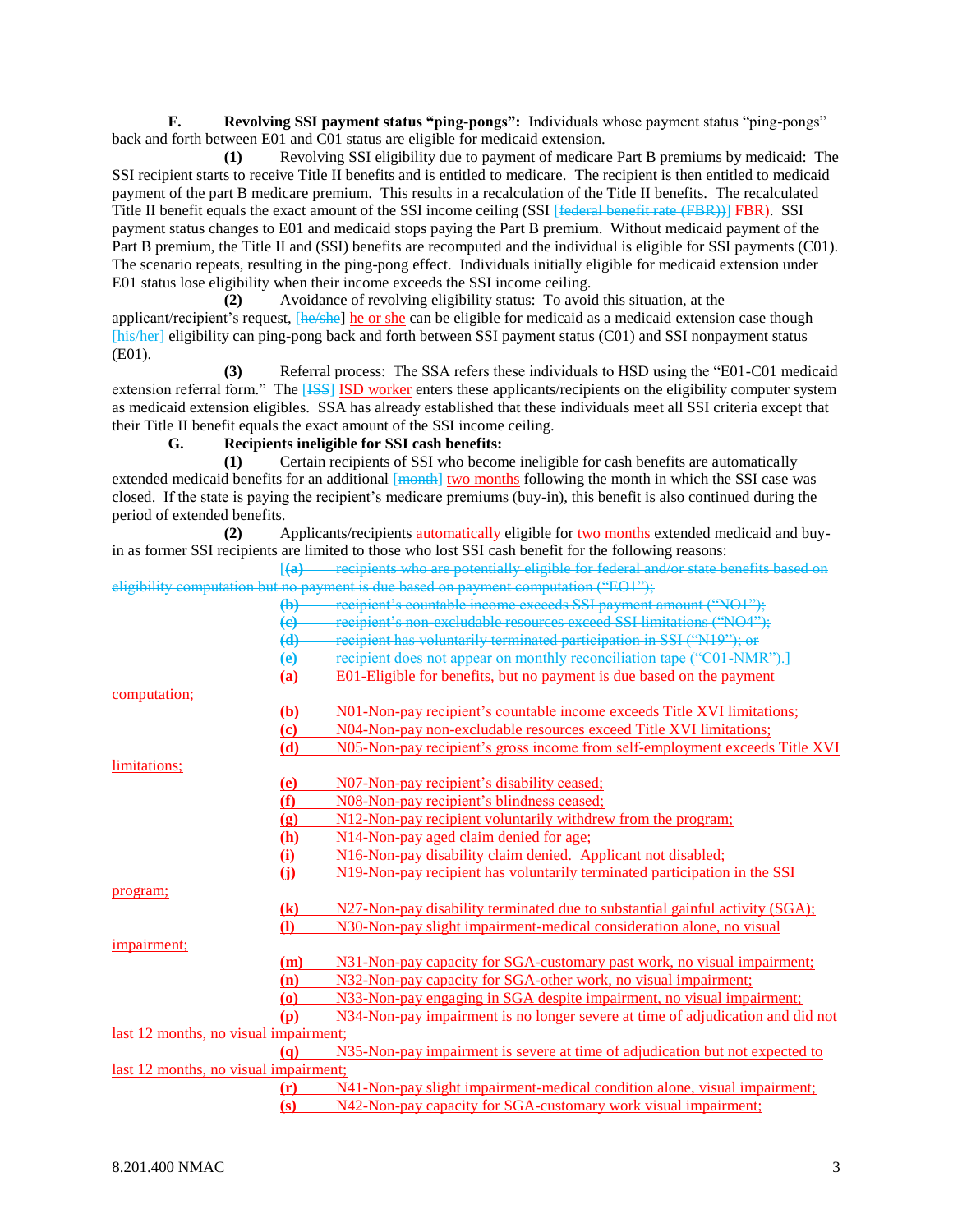**(t)** N43-Non-pay capacity for SGA-other work, visual impairment, or impairment disabling for a period of less than 12 months; **(u)** N44-Non-pay engaging in SGA despite impairment, visual impairment. **(v)** N45-Non-pay impairment no longer severe at the time of adjudication and did not last 12 months, visual impairment; **(w)** N46-Non-pay impairment is severe at the time of adjudication but not expected to last 12 months, visual impairment; **(x)** N51-Non-pay impairment does not meet or equal listing (disabled child under 18 only); **(y)** S07-Suspended-returned check for other than death, address, payee change, or death of representative payee; **(z)** S08-Suspended-representative payee development pending; **(aa)** S10-Suspended-adjudicative suspense (system generated); **(bb)** S21-Suspended-the recipient is presumptively disabled or blind and has received three months payments; **(cc)** T30-Terminated-received payments, but must be re-established to correct SSR; **(dd)** T31-Terminated-system generated termination (payment previously made). Recipient met denial or non-pay terminated criteria; **(ee)** T33-Terminated-manual termination (previous payment made). **(3)** [The additional month of coverage is intended to allow the former SSI recipient time to apply for medicaid under one of the other medicaid categories. **(a)** Affect of application for another medicaid category: When application by a former SSI recipient for another medicaid category occurs, the ISS authorizes medicaid coverage for the applicant for a second month. If applicable, a second month of additional buy-in also occurs. The second month of extended coverage allows the ISS time to process the medicaid application. If the former SSI recipient does not apply for medicaid under one of the other medicaid categories prior to the end of the first month of extended benefits, he/she is ineligible for the second month of extended medicaid or buy-in benefits. **(b)** Affect of approval/denial of application: If the former SSI recipient who applied for medicaid under another medicaid category prior to the end of the first month if extended benefits is eligible for coverage under that category, medicaid coverage begins no sooner than the month following the second extended month of medicaid coverage. If the former SSI recipient who applied for medicaid under another medicaid category prior to end of the first month of extended benefits is ineligible for another medicaid category, his/her medicaid coverage, including buy-in, if applicable, terminates at the end of the second extended month.] **Ex-Parte Review:** Individuals who lose SSI eligibility, who are automatically extended for two months, per one of the reasons in Subsection G of 8.201.400.10 NMAC, are automatically evaluated for another medicaid category of eligibility before their extension period expires. If determined eligible the new medicaid category begins the month following the two month extension period. **H. SSI child cases:** Children who were terminated from SSI solely due to disability criteria for

children implemented by the Personal Responsibility and Work Opportunity Reconciliation Act of 1996 (PRWORA), but who continue to meet all other SSI criteria, will be eligible for continued medicaid coverage under the medicaid extension category until age 18. The disability criteria for children in effect prior to PRWORA implementation must also be met.

[2/1/1995; 4/30/98; 8.201.400.10 NMAC - Rn, 8 NMAC 4.EXT.402, 7/1/2003; A, xx/xx/xxxx]

## **8.201.400.11 GENERAL RECIPIENT REQUIREMENTS:**

[2/1/1995; 8.201.400.11 NMAC - Rn, 8 NMAC 4.EXT.410, 7/1/2003]

**8.201.400.12 ENUMERATION:** [Applicants/recipients for medicaid extension must furnish their social security account number. Eligibility for medicaid extension must be denied or terminated for applicants/recipients who fail to furnish social security numbers.] An applicant/recipient must furnish his or her social security number in accordance with 8.200.410.10 NMAC.

[2/1/1995; 8.201.400.12 NMAC - Rn, 8 NMAC 4.EXT.411, 7/1/2003; A, xx/xx/xxxx]

**8.201.400.13 CITIZENSHIP:** Refer to Medical Assistance Program Manual Section 8.200.410.11 NMAC. [2/1/1995, 4/30/98; 8.201.400.13 NMAC - Rn, 8 NMAC 4.EXT.412, 7/1/2003]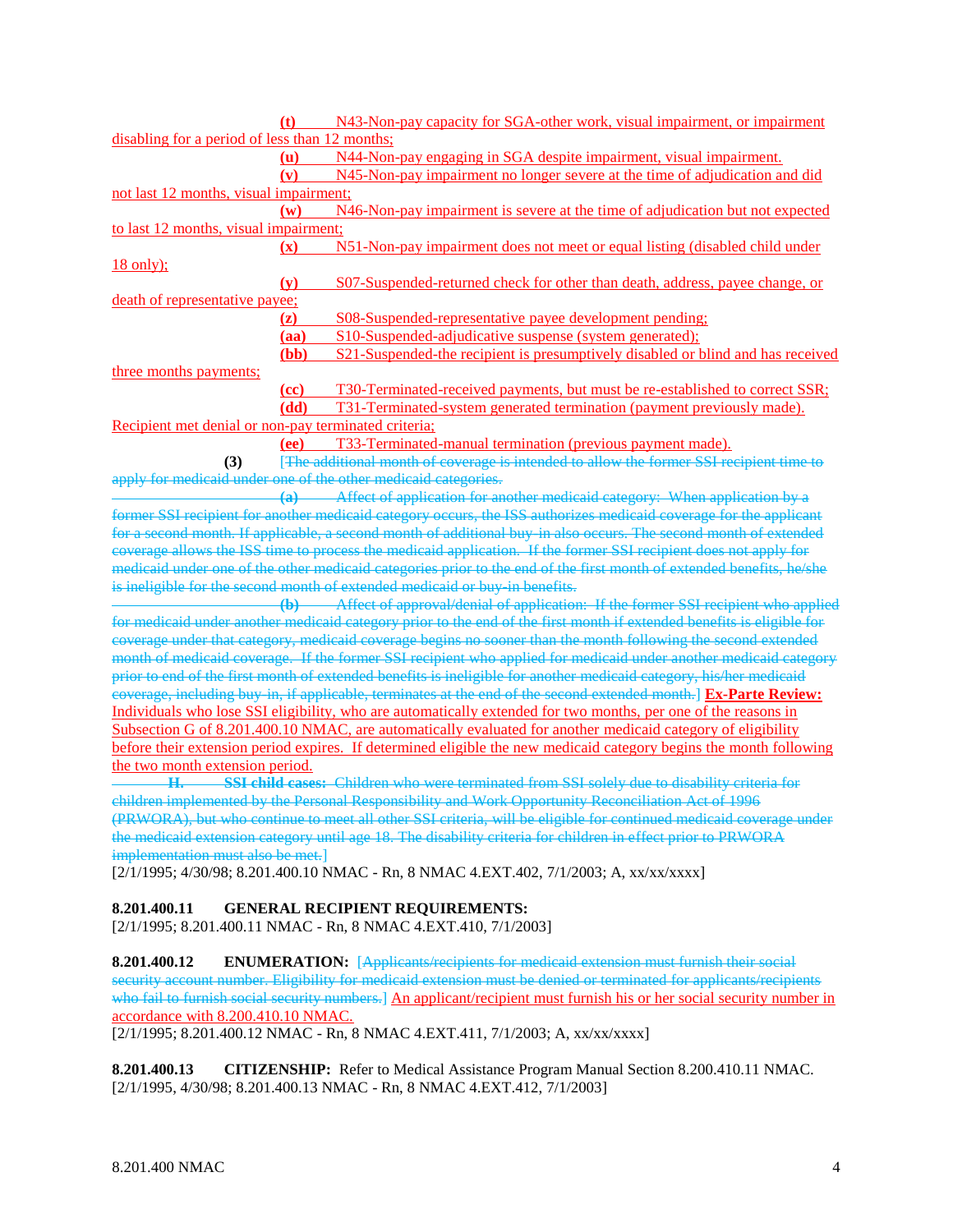**8.201.400.14 RESIDENCE:** Applicants/recipients must be physically present in New Mexico and have demonstrated intent to remain in the state. If an applicant/recipient does not have the present mental capacity to declare intent, a parent, guardian, or adult child may assume responsibility for the declaration of intent. If an applicant/recipient does not have the present mental capacity to declare intent and there is no guardian or relative to assume responsibility for a declaration of intent, the state where the applicant/recipient is living is recognized as the state of residence. Temporary absence from the state does not prevent eligibility. A temporary absence exists when an applicant/recipient leaves the state for a specific purpose with a time-limited purpose and intends to return to New Mexico when that purpose has been accomplished. Applicants/recipients who are eligible for New Mexico medicaid are terminated if they move out of state.

[2/1/1995; 8.201.400.14 NMAC - Rn, 8 NMAC 4.EXT.413, 7/1/2003]

**8.201.400.15 NONCONCURRENT RECEIPT OF ASSISTANCE:** To be eligible for medicaid extension under the 503 leads and Pickle group, an applicant/recipient must have been eligible for, and have received, both Title II and SSI benefits concurrently in any month that he/she is currently receiving Title II benefits. [2/1/1995; 8.201.400.15 NMAC - Rn, 8 NMAC 4.EXT.414, 7/1/2003]

**8.201.400.16 SPECIAL RECIPIENT REQUIREMENTS:** To be eligible for medicaid extension, an applicant/recipient must be aged, blind, or disabled as defined by the social security administration (SSA). This determination is made by SSA prior to applicable for medicaid extension. [2/1/1995; 8.201.400.16 NMAC - Rn, 8 NMAC 4.EXT.420, 7/1/2003]

**8.201.400.17 AGE:** Applicants/recipients for medicaid extension must meet the age requirements as specified in 8.201.400.10 NMAC, Basis for Defining the Group. [2/1/1995; 8.201.400.17 NMAC - Rn, 8 NMAC 4.EXT.421, 7/1/2003]

**8.201.400.18 RECIPIENT RIGHTS AND RESPONSIBILITIES:** An applicant/recipient is responsible for establishing his/her eligibility for medicaid. As part of this responsibility, the applicant/recipient must provide required information and documents or take the actions necessary to establish eligibility. Failure to do so must result in a decision that eligibility does not exist. An applicant/recipient must also grant HSD permission to contact other persons, agencies or sources of information which are necessary to establish eligibility. [2/1/1995; 8.201.400.18 NMAC - Rn, 8 NMAC 4.EXT.430, 7/1/2003]

**8.201.400.19 ASSIGNMENT OF MEDICAL SUPPORT:** Refer to Medical Assistance Program Manual Subsection F of 8.200.420.12 NMAC.

[2/1/1995; 8.201.400.19 NMAC - Rn, 8 NMAC 4.EXT.434 & A, 7/1/2003]

**8.201.400.20 REPORTING REQUIREMENTS:** Medicaid applicant/recipients must report any change in circumstances which may affect eligibility to the local income support division (ISD) office within ten (10) days of the change.

[2/1/1995; 8.201.400.20 NMAC - Rn, 8 NMAC 4.EXT.450 & A, 7/1/2003]

## **HISTORY OF 8.201.400 NMAC:**

**Pre-NMAC History:** The material in this part was derived from that previously filed with the State Records Center:

ISD 370.0000, Procedures for Retroactive Supplemental Security Income (SSI) Medicaid and Medicaid Extension, filed 5/26/80.

ISD 370.0000, Procedures for Retroactive Supplemental Security Income (SSI) Medicaid and Medicaid Extension, filed 1/26/82.

MAD Rule 370.0000, Procedures for Retroactive Supplemental Security Income (SSI) Medicaid and Medicaid Extension, filed 12/1/1987.

MAD Rule 870, Retroactive Medicaid Coverage, filed 1/31/1990.

MAD Rule 870, Retroactive Medicaid Coverage, filed 3/11/1992.

MAD Rule 870, Retroactive Medicaid Coverage, filed 11/16/1994.

MAD Rule 372.0000, Medicaid Extension, 12/1/1987.

MAD Rule 872, Medicaid Extension, filed 1/31/1990.

MAD Rule 872, Medicaid Extension, filed 3/11/1992.